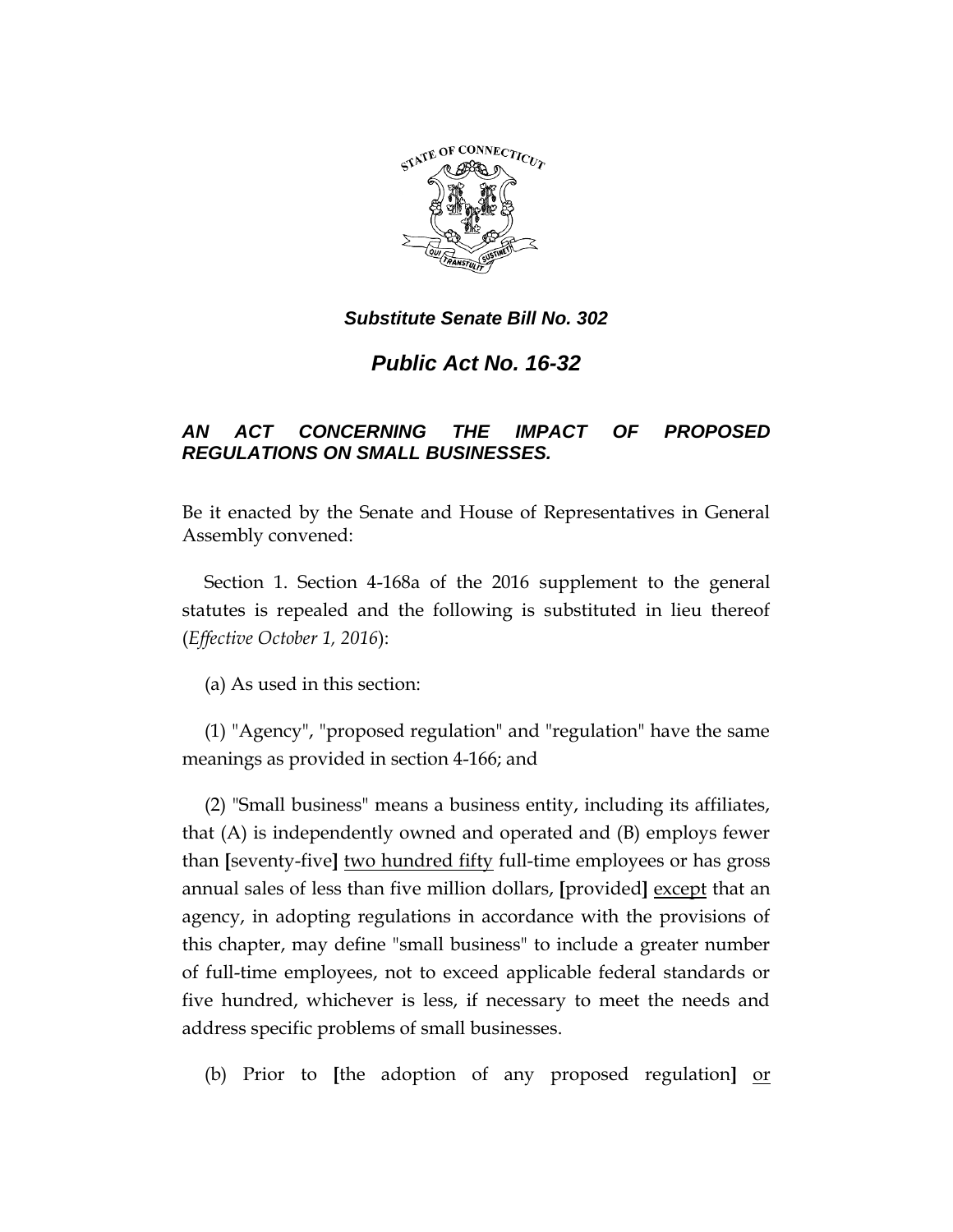concomitant with the posting of a notice pursuant to section 4-168, each agency shall prepare a regulatory flexibility analysis in which the agency shall **[**, to the extent appropriate, utilize regulatory methods**]** identify:

(1) The scope and objectives of the proposed regulation;

(2) The types of businesses potentially affected by the proposed regulation;

(3) The total number of small businesses potentially subject to the proposed regulation;

(4) Whether small businesses, in order to comply with the proposed regulation, may be required to: (A) Create, file or issue additional reports; (B) implement additional recordkeeping procedures; (C) provide additional administrative oversight; (D) hire additional employees; (E) hire or contract with additional professionals, including, but not limited to, lawyers, accountants, engineers, auditors or inspectors; (F) purchase any product or make any capital investment; (G) conduct additional training, audits or inspections; or (H) pay additional taxes or fees;

(5) Whether and to what extent the agency communicated with small businesses or small business organizations in developing the proposed regulation and the regulatory flexibility analysis, if applicable;

(6) Whether and to what extent the proposed regulation provides alternative compliance methods for small businesses that will accomplish the objectives of applicable statutes while minimizing adverse impact on small businesses. Such **[**regulatory**]** methods shall be consistent with public health, safety and welfare **[**. The agency shall use, to the extent appropriate, each of the following methods of reducing the impact of the proposed regulation on small businesses**]**

*Public Act No. 16-32 2 of 6*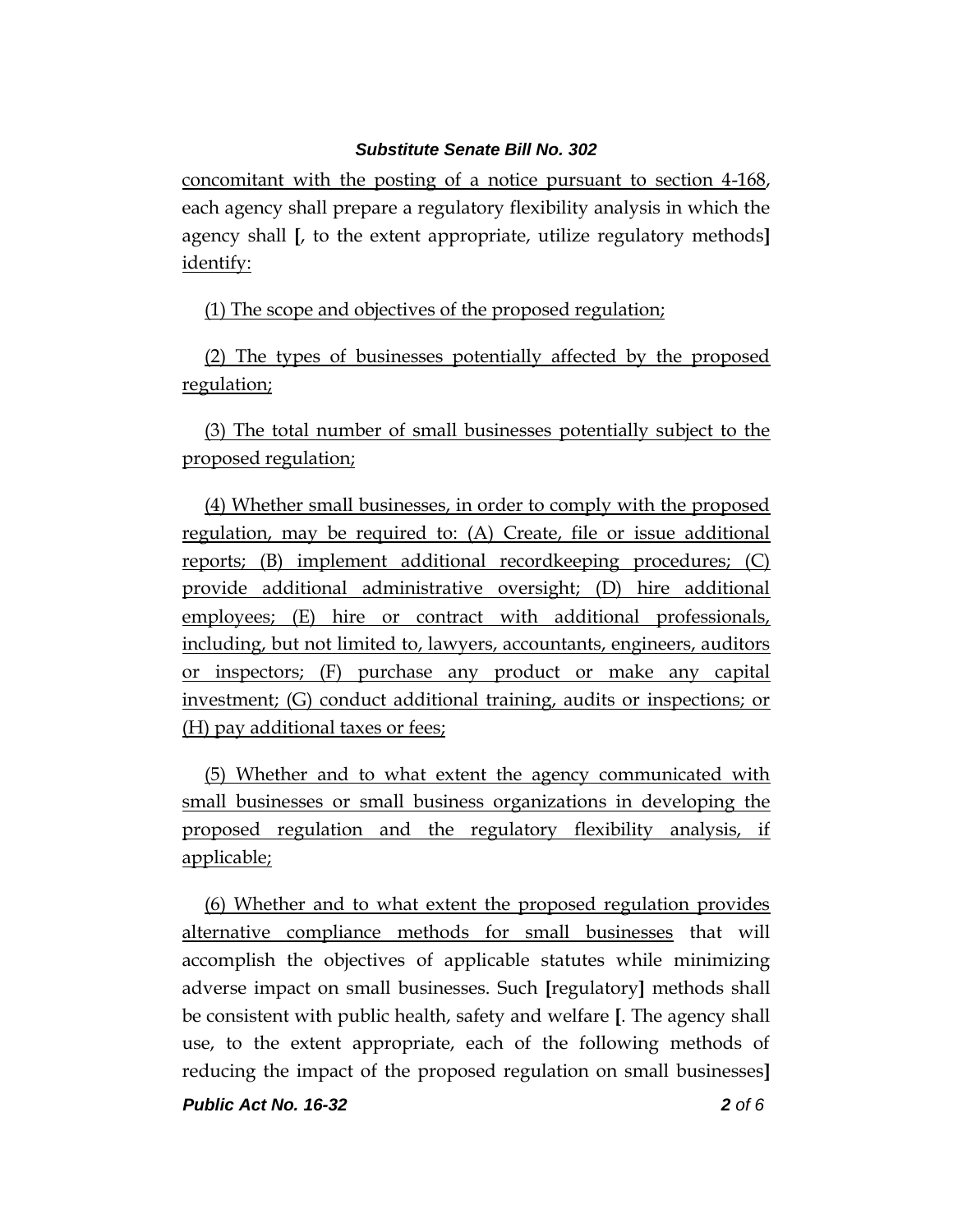and may include, but not be limited to:

**[**(1)**]** (A) The establishment of less stringent compliance or reporting requirements for small businesses;

**[**(2)**]** (B) The establishment of less stringent schedules or deadlines for compliance or reporting requirements for small businesses;

**[**(3)**]** (C) The consolidation or simplification of compliance or reporting requirements for small businesses;

**[**(4)**]** (D) The establishment of performance standards for small businesses to replace design or operational standards required in the proposed regulation; and

**[**(5)**]** (E) The exemption of small businesses from all or any part of the requirements contained in the proposed regulation.

(c) Prior to the adoption of any proposed regulation that may have an adverse impact on small businesses, each agency shall notify the Department of Economic and Community Development and the joint standing committee of the General Assembly having cognizance of matters relating to commerce of its intent to adopt the proposed regulation. Said department and committee shall advise and assist agencies in complying with the provisions of this section.

(d) The requirements contained in this section shall not apply to emergency regulations issued pursuant to subsection (g) of section 4- 168; regulations that do not affect small businesses directly, including, but not limited to, regulations concerning the administration of federal programs; regulations concerning costs and standards for service businesses such as nursing homes, long-term care facilities, medical care providers, day care facilities, water companies, nonprofit  $501(c)(3)$ agencies, group homes and residential care facilities; and regulations adopted to implement the provisions of sections 4a-60g to 4a-60i,

*Public Act No. 16-32 3 of 6*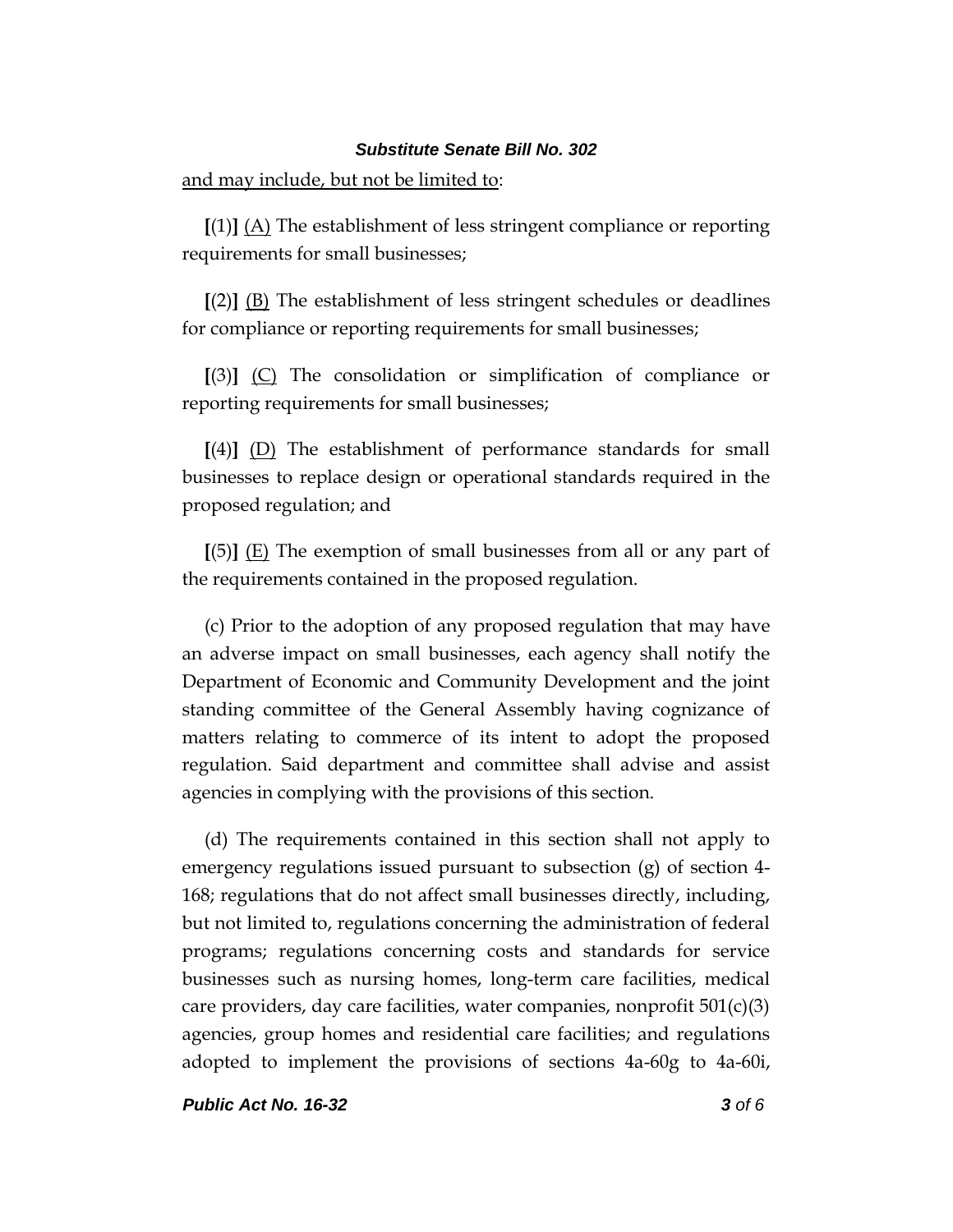inclusive.

Sec. 2. Section 31-51ww of the general statutes is repealed and the following is substituted in lieu thereof (*Effective October 1, 2016*):

As used in this section and sections 31-51xx to 31-51eee, inclusive:

(1) "Account holder" means a participant in a certified state IDA program;

(2) "Department" means the Labor Department;

(3) "Approved plan" means a plan prepared jointly by the account holder and the community-based organization that defines savings goals, program requirements and permissible uses of the individual development account and its matching funds pursuant to sections 31- 51xx to 31-51aaa, inclusive, and regulations adopted pursuant to section 31-51ddd. The approved plan shall be a contract between the account holder and the community-based organization;

(4) "Area median income" means area median household income as determined from time to time by the United States Department of Housing and Urban Development;

(5) "Certified state IDA program" means a program of matched savings accounts that has been certified by the department in accordance with regulations adopted pursuant to section 31-51ddd;

(6) "Clearinghouse" means a service to provide organizations interested in establishing, or which have established, individual development account programs with literature on federal, state and other sources of funding, guidelines for best practices and program standards, and information regarding the establishment and maintenance of certified state IDA programs;

*Public Act No. 16-32 4 of 6* (7) "Community-based organization" means an organization exempt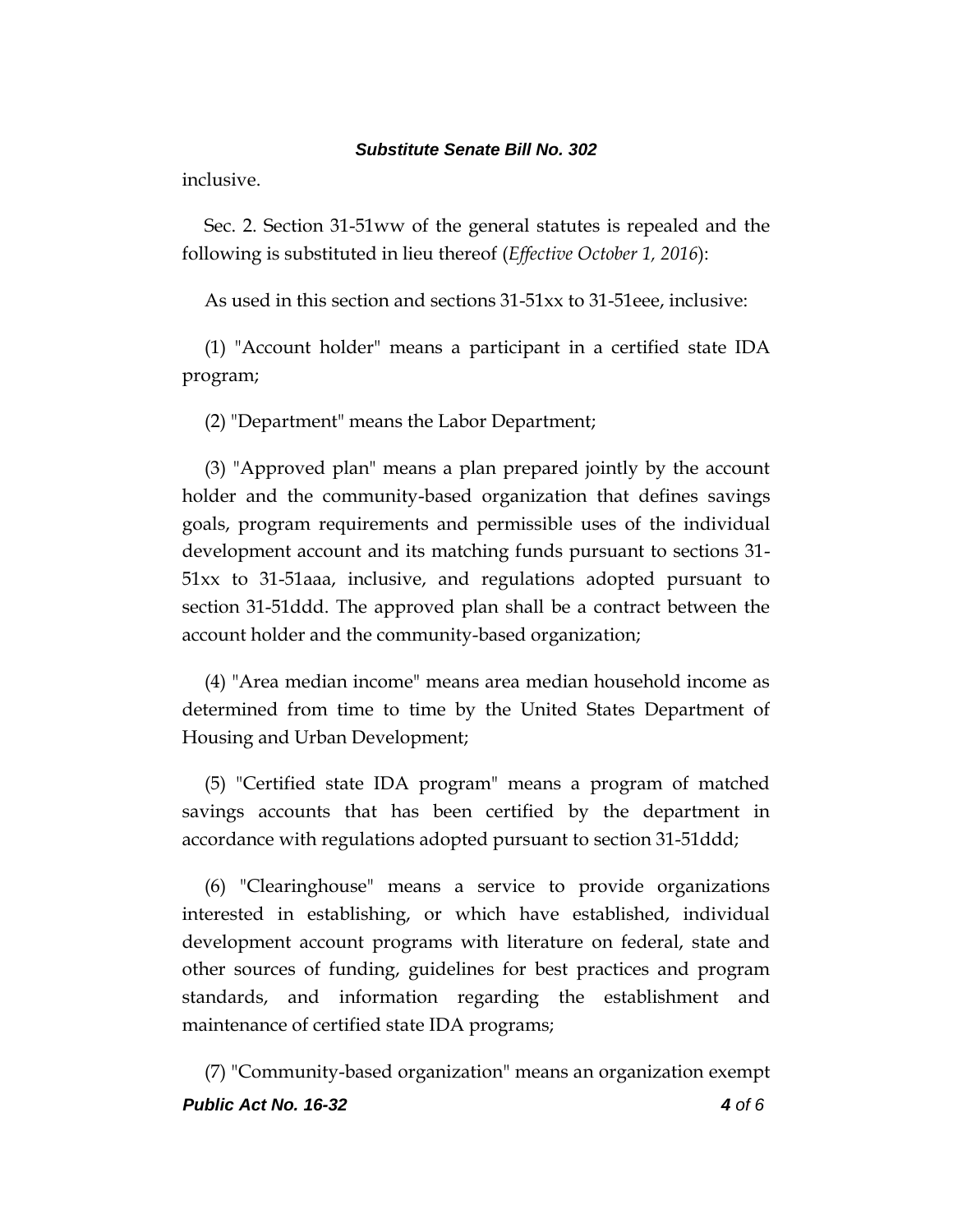from taxation pursuant to section  $501(c)(3)$  of the Internal Revenue Code of 1986 or any subsequent corresponding internal revenue code of the United States, as from time to time amended, which meets the requirements set forth in regulations pursuant to section 31-51ddd;

(8) "Education" means (A) a postsecondary program of instruction provided by a college, university, community college, area technical high school, professional institution or specialized college or school legally authorized to grant degrees, or (B) any related educational program approved by the community-based organization and the department;

(9) "Entrepreneurial activity" means the purchase of or investment in a small business **[**, as defined in subsection (a) of section 4-168a,**]** in Connecticut in which, upon such purchase or investment, the account holder will be a principal;

(10) "Federal poverty level" means the most recent poverty income guidelines published by the United States Department of Health and Human Services;

(11) "Financial institution" means a "financial institution", as defined in section 36a-330;

(12) "Household" means a household, as defined in the federal Assets for Independence Act, P.L. 105-235;

(13) "Individual development account" means a savings account, maintained in a program that is established pursuant to section 31- 51xx that is held in a financial institution, for the sole purpose of holding the funds of the account holder for one of the purposes described in subsection (a) of section 31-51xx;

(14) "Individual Development Account Reserve Fund" means a nonlapsing fund administered by the department for the purposes of